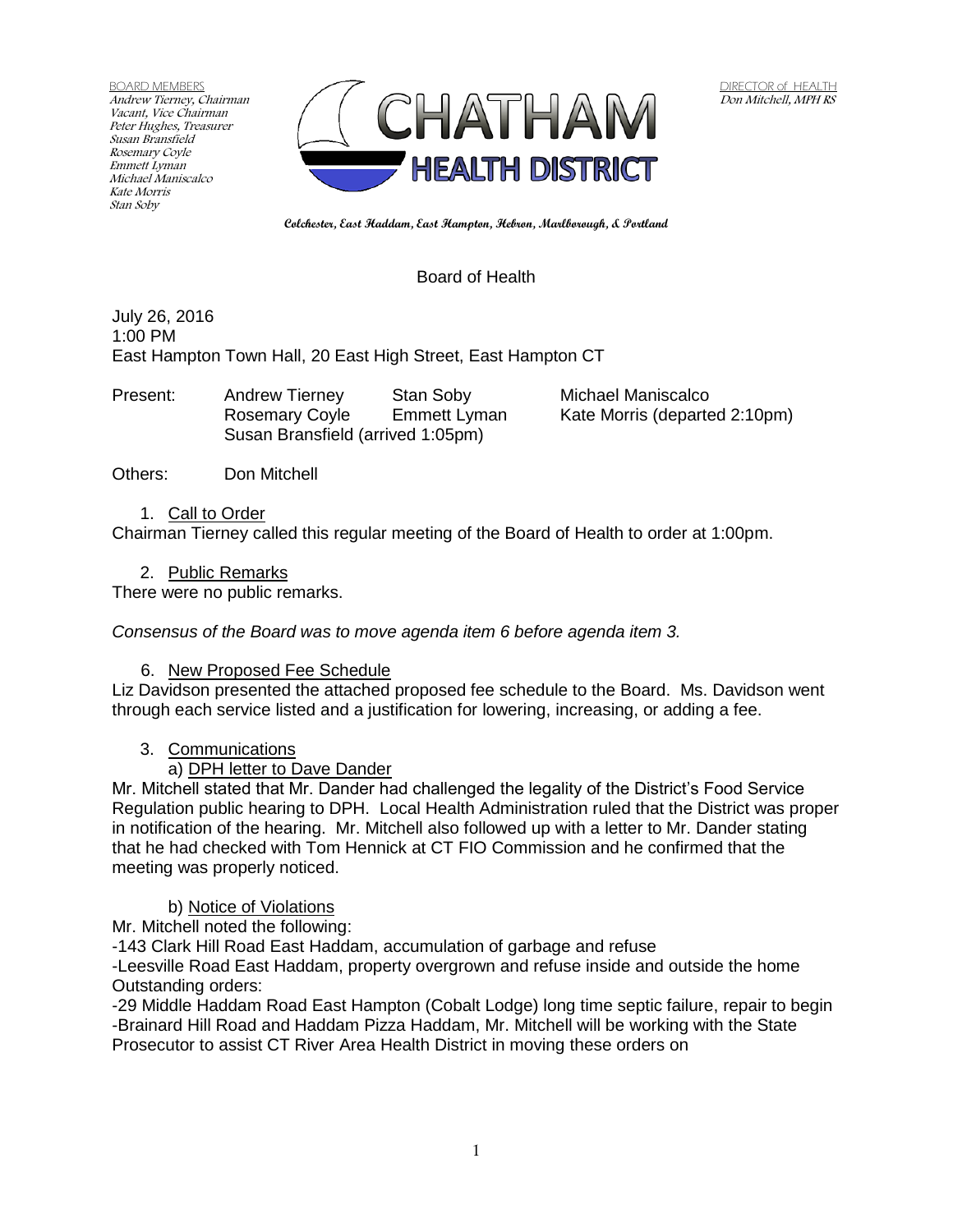# c) Per Capita Grant Application

Mr. Mitchell stated that he is in the process of completing the application. Copies of member towns' per capita checks are required for submission. Mr. Mitchell requested that those towns that have not yet sent them in to please do.

## 4. Director of Health Report

# a) Lake PocotopaugTesting

Mr. Mitchell stated that algae testing began Tuesday July 19<sup>th</sup>. Results were just received, at the advisor level. Another test was conducted today. Testing is done at Sears Park. *Ms. Morris departed at 2:10.*

# b) Budget Report

Mr. Mitchell presented the current status of the District budget. Revenues are at \$91,769 and expenses are approximately \$33,000. Chairman Tierney recommended a review of the approved budget in consideration of the reduced per capita grant. Mr. Maniscalco requested the status of the RFP for financial services. Mr. Mitchell stated that he would soon be starting to put it together.

## c) Workers Comp/Liability/Auto Insurance

Mr. Mitchell acknowledged the difficulty and delay in the renewal of the insurances. Mr. Mitchell stated that this will not happen again, that he would be certain to give a cushion for renewals as well as with grant deadlines. Mr. Mitchell also recognized the experience and knowledge of the members of the Board and in the future will ask for help when situations arise that he needs assistance with.

## d) VFC Site Visit

Mr. Mitchell stated that there was a site compliance visit conducted by the Vaccine For Children program. Sharon Dunning, from the Immunization Program, met with Vickie Han and Tina Lanzi regarding the processes, procedures, and handling of vaccine. There was one issue regarding the recalibration of the vaccine refrigerator's backup thermometer. This thermometer has been sent out for recalibration. Once the certification has been received we will be in full compliance.

## 5. Committee Reports

No committee meetings were held. The Board will review committee assignments for next meeting.

# 6. New Proposed Fee Schedule

Previously presented.

## 7. Old Business

a) Short Term Disability (tabled for Personnel, Policy and Budget Committee Discussion) Tabled.

## b) Insurance Buyout (referred to Personnel, Policy and Budget Committee Discussion) Tabled.

## 8. New Business

Mr. Mitchell stated that a staff meeting was recently held and it went very well. Mr. Mitchell stated that one of the discussions held was regarding different staff members attending future Board meetings to introduce themselves and give the Board a presentation on what they do.

Dr. Kenti-Bibi stated that through the Middlesex Hospital Residency Program he would like to have 2<sup>nd</sup> and 3<sup>rd</sup> year students attend some Board of Health meetings and visit the District offices to allow the students the different perspective to one on one family medicine. The Board was very welcoming to the idea.